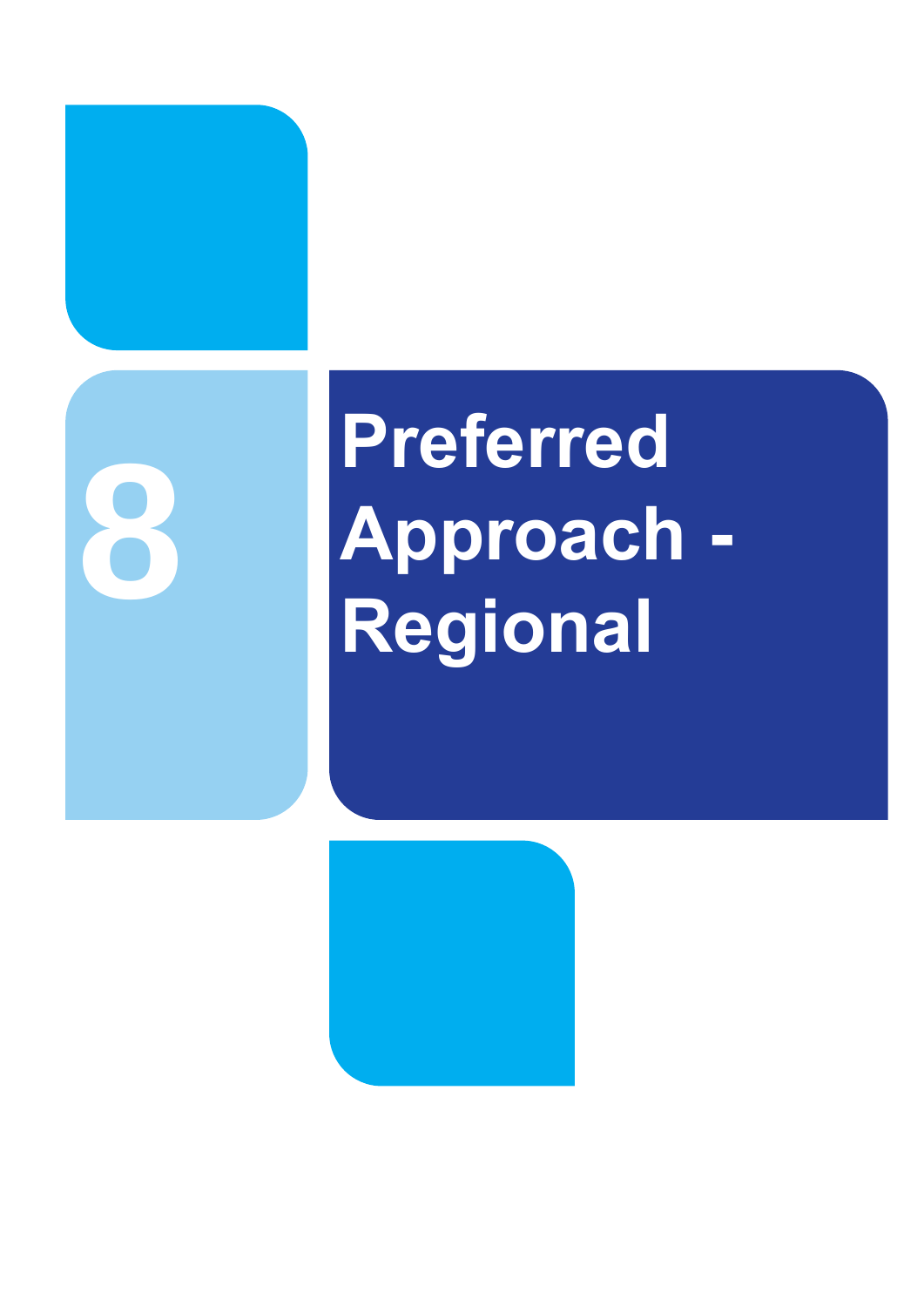# **8.1 Introduction**

As outlined in Section 1.9.4 of the Framework Plan and Section 1.4 of this document, given the large number of WRZs per capita of population, the National Water Resources Plan (NWRP) has been subdivided into 22 Study Areas (SAs) across four (4) Regions.

These subdivisions are necessary and appropriate to make the Option development and assessment tasks manageable for both Irish Water and the public/stakeholders during the consultation phase. Notwithstanding the sub-division, solutions are not constrained by distance i.e., WRZ, Study Area or Regional boundaries, but instead by the criteria of Resilience, Sustainability, Flexibility and Deliverability.

One of the key benefits of having a Regional Plan is that it allows us to consider Options to address Need for each individual supply, and then to further assess whether the outcomes of the Plan can be improved by reviewing larger Study Area (SA) Options which serve multiple WRZs at Study Area Level; or even larger Regional Options that can be applied across the region.

SA and Regional Options in some cases perform better than local solutions, as they:

- Allow us to look at the resilient supplies across a wider area
- Provide opportunities to decommission problematic, unsustainable local sources
- Allow us to balance our overall regional abstraction in an improved way across multiple catchments, with improvements in sustainability
- Improve operational control by having fewer Water Treatment Plants (WTPs) to manage
- Provide more resilient WRZs that are less sensitive to peaks in demand during critical events.

As part of Section 7, we reviewed the Preferred Approach at WRZ and Study Area Level. During that process we assessed the Feasible Options to determine whether any Options were available to meet the Need across multiple WRZs (SA Options). This process identified 35 SA Options. Thirty (30) of the SA Options interconnect WRZs within the same Study Area. The remaining five (5) SA Options involve an interconnection with an external transfer i.e., from a supply in another Study Area (Cross Study Area Transfer), including three (3) connections to adjacent regions.

In this section we:

- Explain the limitations to the development of a large-scale regional interconnected supply for the South West Region; and
- Describe the Regional Preferred Approach, outlining the benefits of supply rationalisation and interconnectivity achieved through our proposed SA Options.

# **8.2 Limitations to the Development of a Regional Interconnected Supply for the South West Region**

Unlike the draft Eastern and Midlands Regional Water Resources Plan (draft RWRP-EM), our Option Development Process for the South West Region did not identify any Feasible Options with the potential, in terms of quantity and distribution of supply, for a large-scale interconnection of multiple WRZs across the Study Area boundaries. The Preferred Approach for each Study Area does however comprise large, interconnected supplies within the Study Area boundaries and in this way provides the benefit of resilience and improved environmental outcomes, through the decommissioning of unsustainable sources. It also contains some small Cross Study Area Transfers, including connections to adjacent regions.

The potential for large Feasible Options with the capability to provide regional interconnectivity (across Study Area boundaries) is limited by the terrain of the South West Region and the volume of water we can sustainably abstract from the water sources. These limitations are discussed further in the following sections.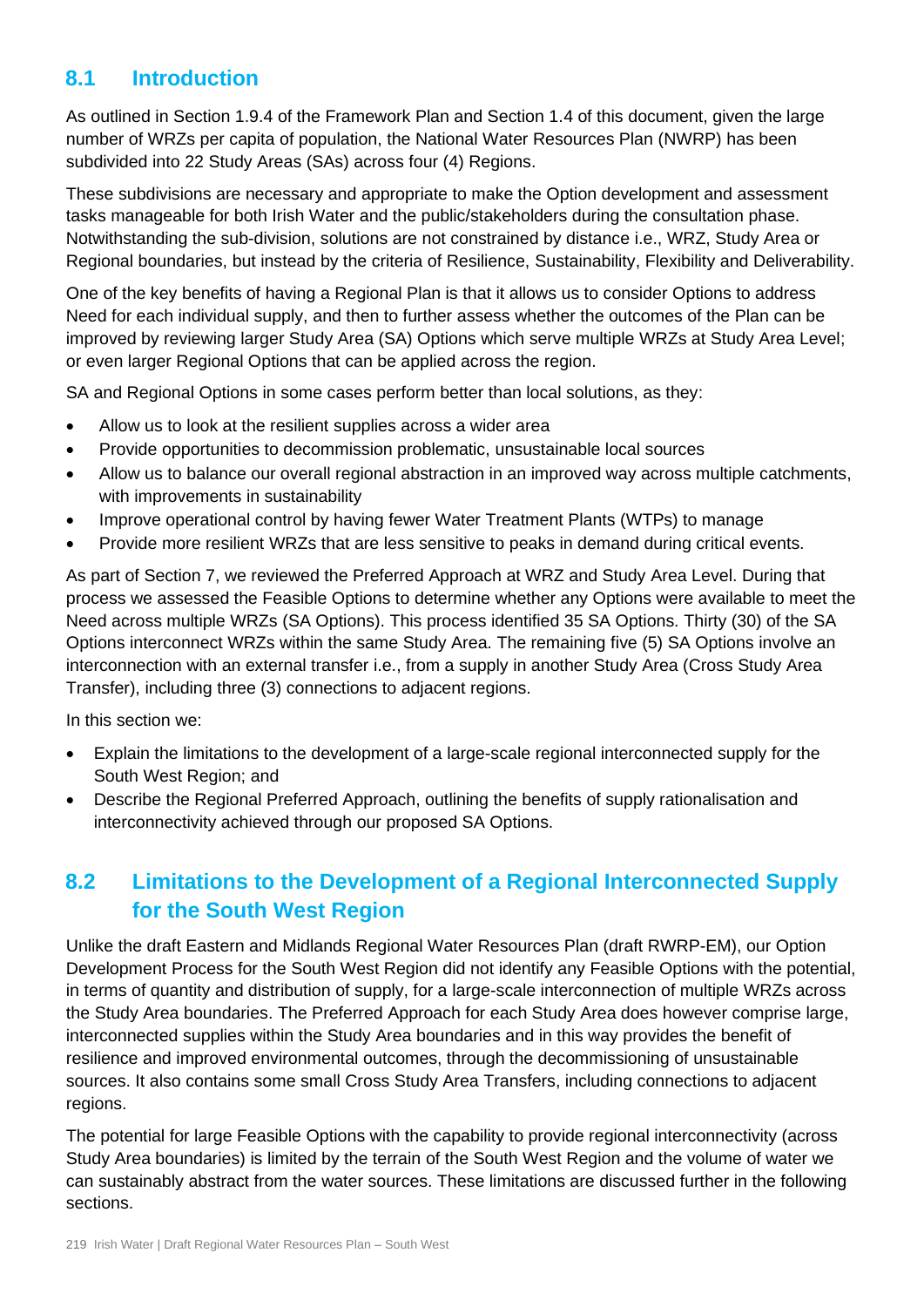## **8.2.1 Topography and Designated Sites**

Opportunities to merge WRZs across Study Area boundaries are limited by both topography and the potential impact of construction through European designated sites. The Mullaghareirk Mountains in the north west of Study Area H (SAH) runs along much of the border with Study Area J (SAJ). The Mountains have the Blackwater valley to the south in SAJ, Castleisland to the west, and the Deel Valley to the east. They form part of the Stack's to Mullaghareirk Mountains, West Limerick Hills and Mount Eagle Special Protection Area (SPA), which covers an area of 556 km<sup>2</sup>. Figure 8.1 shows the designated sites across the South West Region and identifies the Mullaghareirk Mountains.

Similarly, the Macgillycuddy's Reeks, the highest mountain range in Ireland, runs along the border between SAH and Study Area I (SAI). It stretches approximately 19km from the Gap of Dunloe in the east to Glencar in the west. Some of the highest peaks in Ireland form part of the mountain range, including Carrauntoohil, Ireland's highest mountain. The range forms part of the Killarney National Park, Macgillycuddy's Reeks and Caragh River Catchment Special Area of Conservation (SAC).

Many of the surface waters of the region are within designated sites, including Lough Guitane, the largest surface water source in SAH.



**Figure 8.1 Designated sites in the South West Region**

#### **8.2.2 Sustainable Abstractions**

Under the Water Framework Directive (WFD), Ireland must ensure that all waterbodies achieve 'Good' status by 2027. In addition, any modification to a WFD waterbody should not lead to a deterioration in either the overall status or any of the WFD water quality parameters<sup>1</sup>.

As discussed in Section 2.3.7, in developing our Preferred Approach we have considered the potential impact of the pending Abstraction Legislation<sup>2</sup> on our Supply Demand Balance (SDB). We have used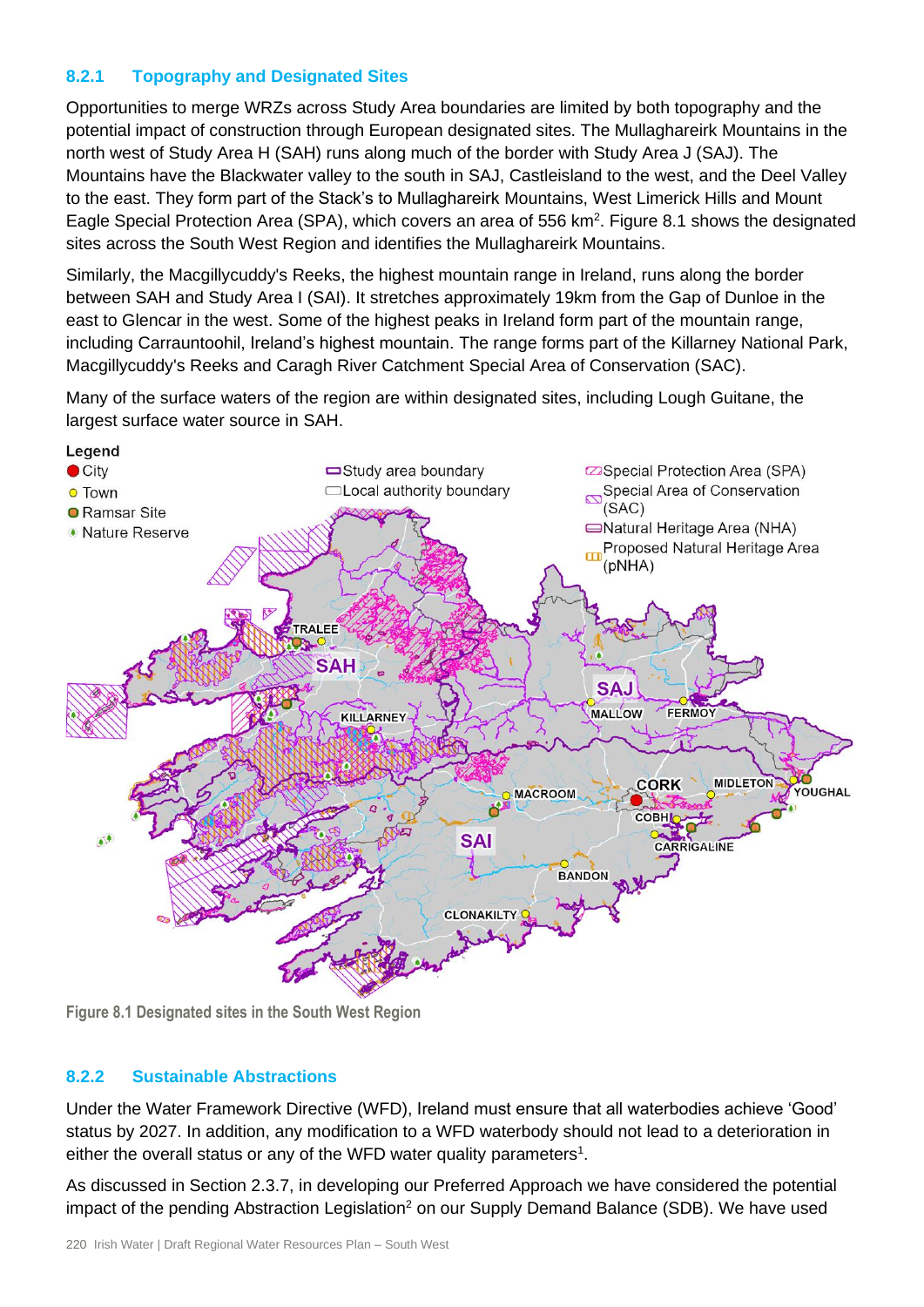this information to identify opportunities to improve environmental outcomes through our Plan solutions, and to ensure new or increased abstractions remain below the theoretical sustainable abstraction limits.

The water abstraction standards used to assess the impact of new Options are based on UKTAG<sup>3</sup> guidance for achieving 'Good' or 'High' status, depending on current waterbody status. Therefore, when considering abstractions from 'Poor' status waterbodies, the proposed abstraction is limited to the volume that will support the achievement of 'Good' status. The volume of water we can abstract from 'High' status water bodies is more limited than the volume of water we can abstract from 'Good' status water bodies.

The riverine ecology of just over 80% of the main river water bodies in the South West Region is considered highly sensitive to changes in flow and water level (see Section 2.3.3). Furthermore, over 24% of the surface water bodies in the region are classified at below 'Good' ecological status. Six percent (6%) are at 'Poor' or 'Bad' status (below 'Moderate') (see Section 2.3.5). This includes reaches of the Maine and Feale in SAH, the Blackwater in SAJ and the Lower Lee and Upper Bandon in SAI. Given the current ecological status of surface water bodies across the region, there are very few surface water abstractions that can be sustainably developed. Those with potential to support large scale sustainable abstractions include the Inniscarra reservoir source that currently supplies Cork City, the Lough Leane source in SAH, and the Lough Currane source in SAI. The development of these sources is proposed under the SA Preferred Approach.

About 19% of the water supply for the South West Region is currently abstracted from underground sources, predominantly from the higher yielding aquifers located in the SAJ. The main aquifer type (representing 51% of aquifers in the region) is made up of poorly productive bedrock (see Section 2.3.2). The potential for interconnected groundwater supplies is therefore limited to settlements within SAJ. There are four (4) large SA Options in SAJ that will interconnect WRZs and serve a combined population greater than 5,000. All of these Options are supported by new or increased groundwater sources.

#### **8.2.3 Small and Isolated Settlements**

Besides the topographical constraints and the potential impacts on designated sites and WFD status, the feasibility of interconnecting supplies across long distances depends on the volume of water that is transferred. Transferring water to small demand centres across long distances is not economically feasible nor efficient, due to the associated friction and loss of pressure head. Small, local water supply sources therefore remain the Preferred Approach for isolated, rural settlements.

Transferring small quantities of water over long distances can also result in water quality issues. Minimum main size requirements means that treated water may be stored in the network for extended periods of time and hence there can be a significant time lag between when the water was treated and when the customer receives the water. Additional chlorine dosing may be required along the network to ensure water received by our customers meets the required water standards. Such arrangements can be complicated and costly for small supplies.

## **8.3 The Regional Preferred Approach**

Due to the limitations described in Section 8.2, our Option Development Process for the South West Region did not identify any Feasible Options with the potential, in terms of quantity and distribution of supply, for a large-scale interconnection of multiple WRZs across the Study Area boundaries. Therefore, there is no large Regional Option that can be applied across the region. For this reason, the SA Preferred Approach that is presented in Section 7 is identified as the 'Best Value' solution to address the regional water supply Need. The Regional Preferred Approach is therefore defined as the combination of the three (3) Study Area Preferred Approaches for the South West Region.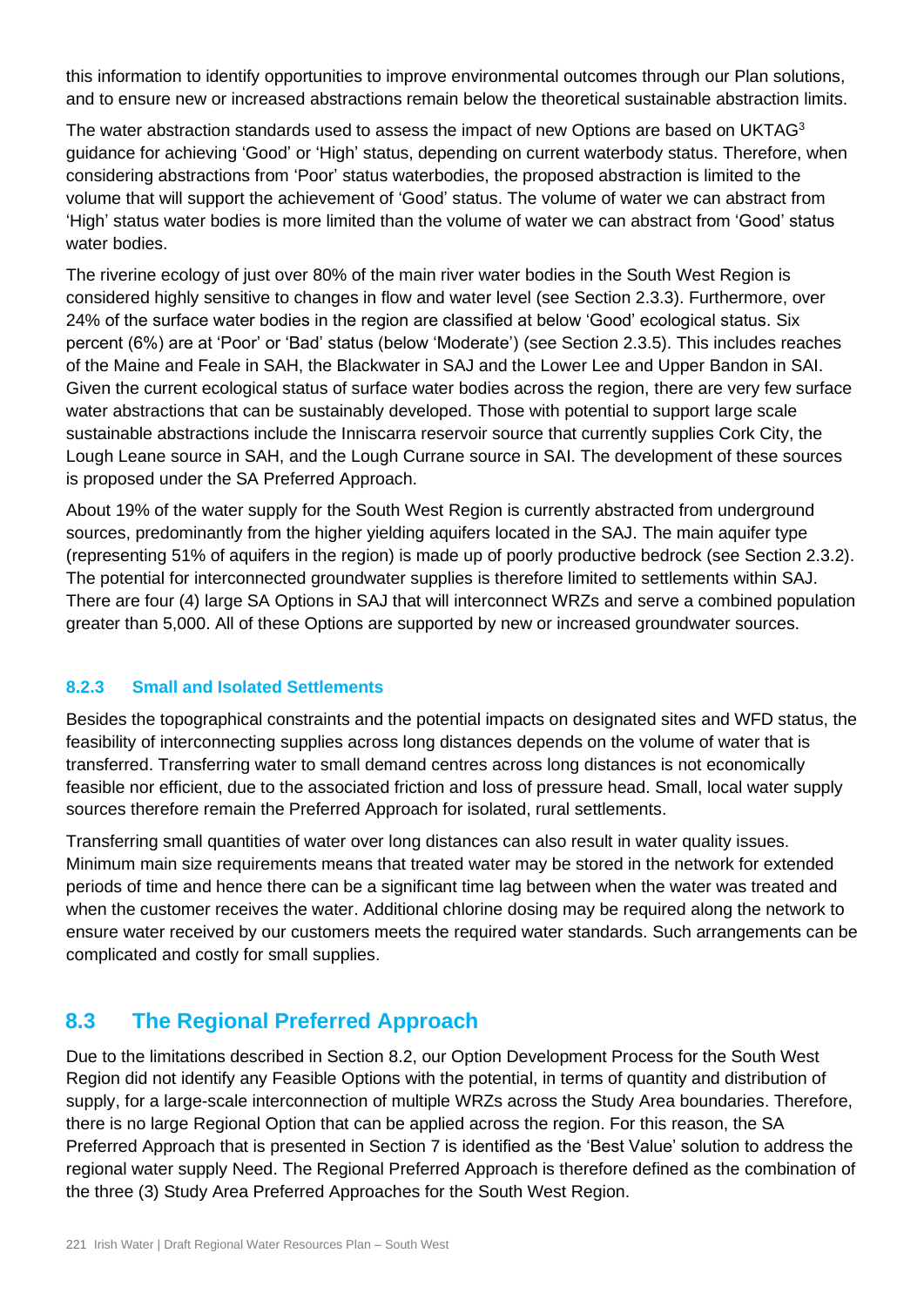Although the Preferred Approach for the South West Region does not involve a large-scale regional interconnected supply, the SA Preferred Approach does comprise large, interconnected supplies within the Study Area boundaries and in this way provides the benefit of resilience and improved environmental outcomes, through the decommissioning of unsustainable sources.

The interconnection of WRZs is achieved through 35 SA Options that collectively benefit 112 existing WRZs and reduce the number of WRZs in the region from 174 to 92. These SA Options merge two or more WRZs. The largest of these connects 21 WRZs to the existing Cork City WRZ. Table 8.1 shows the number of SA Options that merge a specific number of WRZs. For example, it shows that 24 of the 35 SA Options merge two WRZs, and four (4) of the 35 SA Options merge three (3) WRZs to form a new single WRZ.

The Preferred Approach also comprises 63 local WRZ Options. The WRZ Options generally supply rural settlements that are challenging to supply via a transfer due to the difficulties in transporting small volumes of water over long distances.

| <b>No. of Merged WRZs</b> | <b>Number of SA Options</b> |
|---------------------------|-----------------------------|
| Two                       | 24                          |
| Three                     | $\overline{4}$              |
| Four                      | 1                           |
| Five                      | 2                           |
| <b>Six</b>                | 2                           |
| <b>Nine</b>               | 1                           |
| Twenty-two                | 1                           |

**Table 8.1 Number of SA Options that Merge a specified number of WRZs**

## **8.3.1 Benefits of Interconnecting Supplies**

In most cases, where WRZs are interconnected, one or more existing water supply system is rationalised. The rationalisation of supply systems enables smaller and/or unsustainable sources to be decommissioned, delivering improved environmental outcomes and wider associated community benefits. The decommissioning of WTPs through rationalisation also delivers efficiencies through the reduced number of assets to operate and maintain. The Regional Preferred Approach proposes to decommission 91 sources and 90 WTPs. Supplies will only be decommissioned once a new source is connected and operational and abstraction licenses for the new or alternative supply have been obtained.

Larger interconnected water supply systems usually comprise multiple raw and/or treated water storages and WTPs. This provides operational flexibility and increased resilience by enabling supply to be delivered from other connected WTPs or storages during drought periods and at times of supply outage. Larger supply systems are therefore less sensitive to peaks in demand during critical events. For this reason, peaking factors (used to estimate design capacity) are lower for larger WRZs. Similarly, for larger WRZs, the uncertainty in the supply demand calculation reduces as any potential changes in demand estimates will have a relatively lower impact for a large WRZ compared with smaller WRZs. As a result, the headroom allowance we need to plan for is lower. The combination of reduced peaking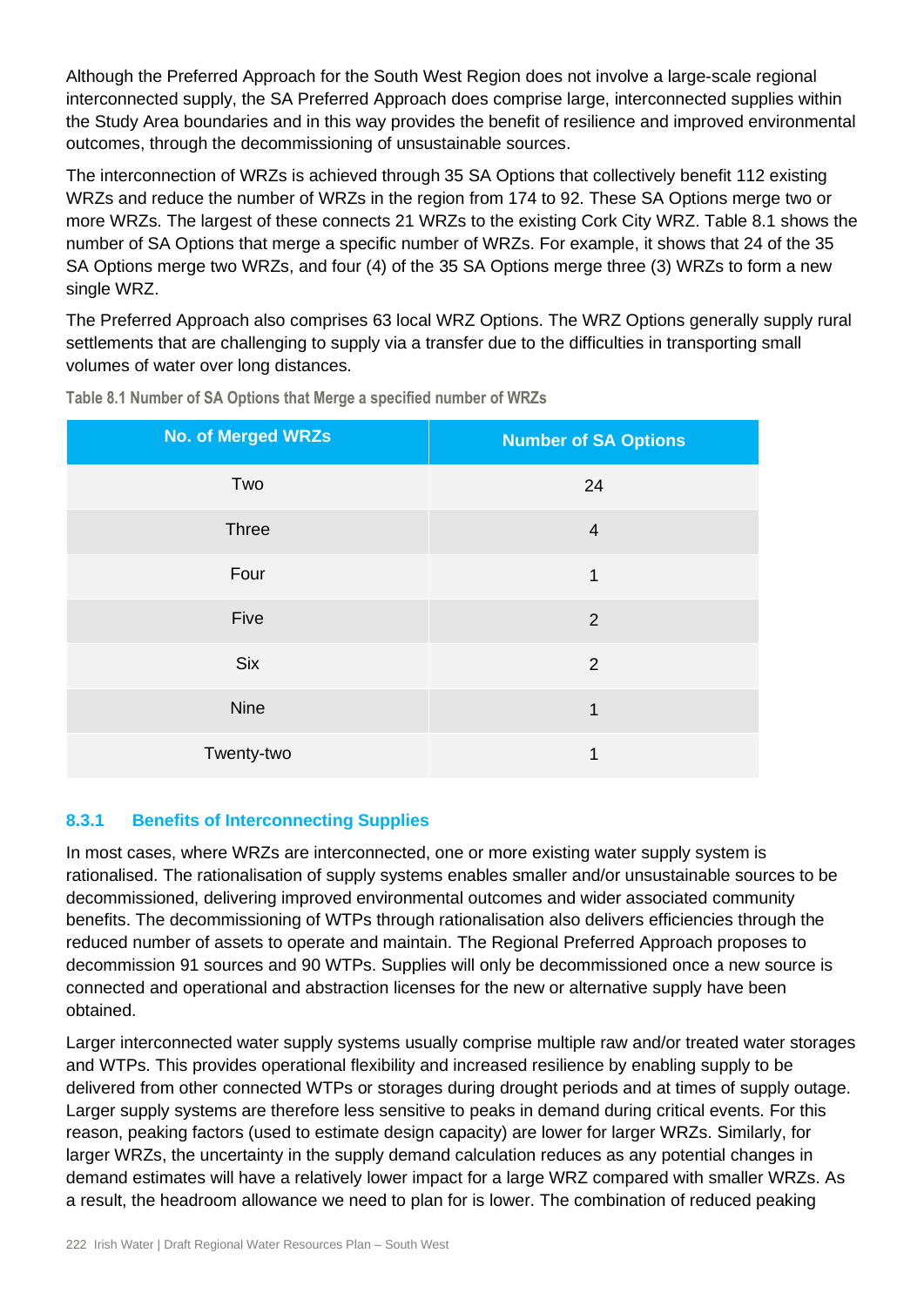effects and reduced headroom allowance means that the estimated supply volume that we need to provide a 1 in 50 Level of Service (LoS) to customers is lower. One of the key benefits of merging WRZs is this reduction in the design capacity resulting from the increased resilience of larger water supply systems.

**Headroom** is the term given to a buffer in the Supply Demand Balance (SDB). It accounts for the uncertainty with data and the assumptions used in the supply and demand estimates and forecasts.

The **Level of Service (LoS)** refers to the Reliability of the supply that our customers can expect to receive and is expressed as a frequency or return period of supply failure. A 1 in 50 LoS means that customers would only expect to experience a supply failure, on average, once every 50 years, or there would be a 2% chance of experiencing a supply failure in any given year.

Another benefit of larger interconnected systems is the increased efficiency and economies of scale in delivering leakage reduction measures compared with fragmented systems. As explained in Section 5 of this Plan, we have committed to leakage targets that reduce leakage levels to 21% of average demand for large WRZs where the demand is greater than 1,500 cubic metres per day  $(m^3/day)$ .

Prior to the development of solutions at Project Level, the SDB will be updated to account for the potential reduction in the demand component of the calculation that results from the reduced headroom and peaking factors and increased leakage target (see Section 6.4). The following section describes the approach to re-calculating the SDB.

#### **8.3.1.1 Volume Benefit Calculation for Large Interconnected Supplies**

The SA Preferred Approach for SAI, includes a SA Option which rationalises 18 WRZs and interconnects three (3) WRZs to the Cork City supply. As part of the approach the existing WTPs of the 18 rationalised WRZs will be decommissioned due to their age, condition and limited volume of supply. Therefore, water available for use (WAFU) from these supplies will reduce to zero when the Preferred Approach is in place. The WTPs for the interconnected supplies - Bandon Regional, Clonakility and Midleton WRZs – will be maintained, however the WAFU for these supplies will be reduced to allowable abstraction levels. The remaining Deficit will then be supplied from the increased abstraction from the Cork City Inniscarra source.

As the SA Grouped Option will result in the formation of one larger WRZ, rather than sum the demand from the 21 WRZs individually, a Cork City Regional WRZ will be considered and the SDB will be recalculated. The single larger merged WRZ will be associated with a lower headroom and peaking factor (applied in SDB calculations for large WRZs) which will allow the benefit of a reduction in the design capacity required to provide the 1 in 50 Level of Service.

Table 8.2 lists the Dry Year Critical Period (DYCP) peaking and headroom factors that are applied in the SDB calculation for the existing discrete systems. This shows that the larger WRZs, such as Clonakility and Cork, have lower headroom factors compared with smaller WRZs. Additionally, Cork has a lower peaking factor of 8% compared to 20% for the other WRZs. For the proposed integrated multi-source system, the headroom and peaking factors will reduce to 13% and 8%, respectively across all WRZs.

If the WRZs are to remain isolated, the total demand required for the 22 WRZs would be 215 million litres per day (Ml/day) (Table 8.2). With Leakage Targets applied to the merged WRZs, this would reduce to 172 Ml/day, representing a 20% reduction in the required supply volume. The current estimated leakage across the WRZs equates to 64 Ml/d, which is 42% of the average 2044 demand. Leakage targets of 21% of average demand will reduce leakage to 28Ml/d.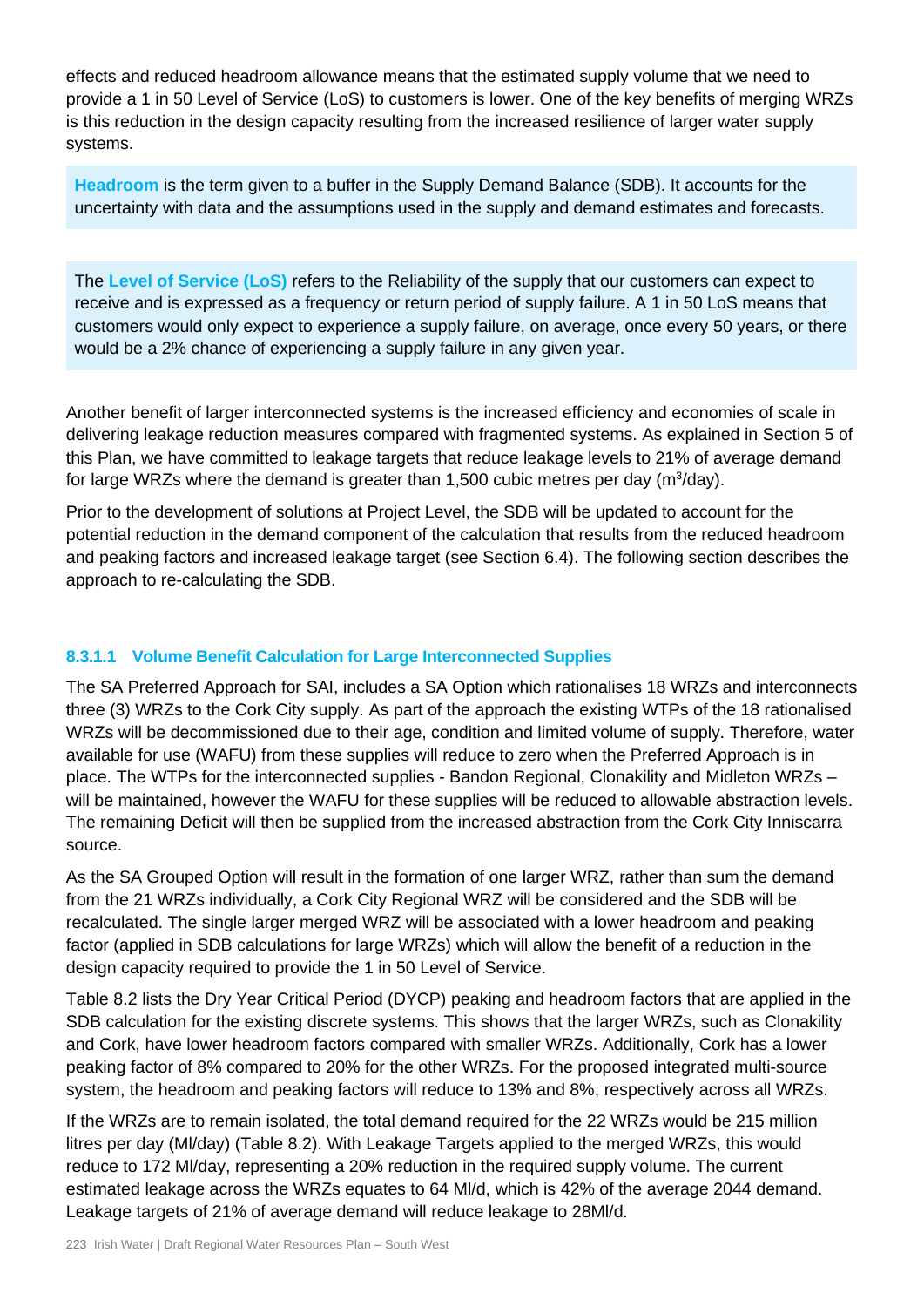The existing supplies in Bandon Regional, Clonakilty and Middleton will supply 15.5 Ml/day of the 172 Ml/d Demand for the merged WRZs. Additionally, approximately 56 Ml/d will be provided from the Lee Road WTP, Innishannon WTP, Glashaboy WTP, Watergrasshill WTP and Knockraha WTP within the Cork WRZ. The Inniscarra WTP will be required to provide approximately 100 Ml/day, which is approximately 18 Ml/day greater than the existing abstraction of 82.5 Ml/day. This is below the estimated sustainable abstraction of 153 Ml/day from Inniscarra Reservoir and in accordance with the 1975 supply agreement with Electricity Supply Board (ESB), which permits Irish Water to abstraction 227Ml/d from the Inniscarra Reservoir.

As set out in Section 3.5, the abstractions associated with the Clonakility, Middleton supplies and with the Innishannon WTP, Glashaboy WTP and Knockraha WTP may not meet sustainability guidelines and the Environmental Protection Authority (EPA) under the proposed regulatory regime will adjudicate sustainable abstraction quantities from these sources. Delivery of the Preferred Approach as an interconnected system, will allow flexibility across the supplies and enable us to reduce existing abstractions if required under the regulatory regime. This will be achieved through the extra capacity available from the Inniscarra source.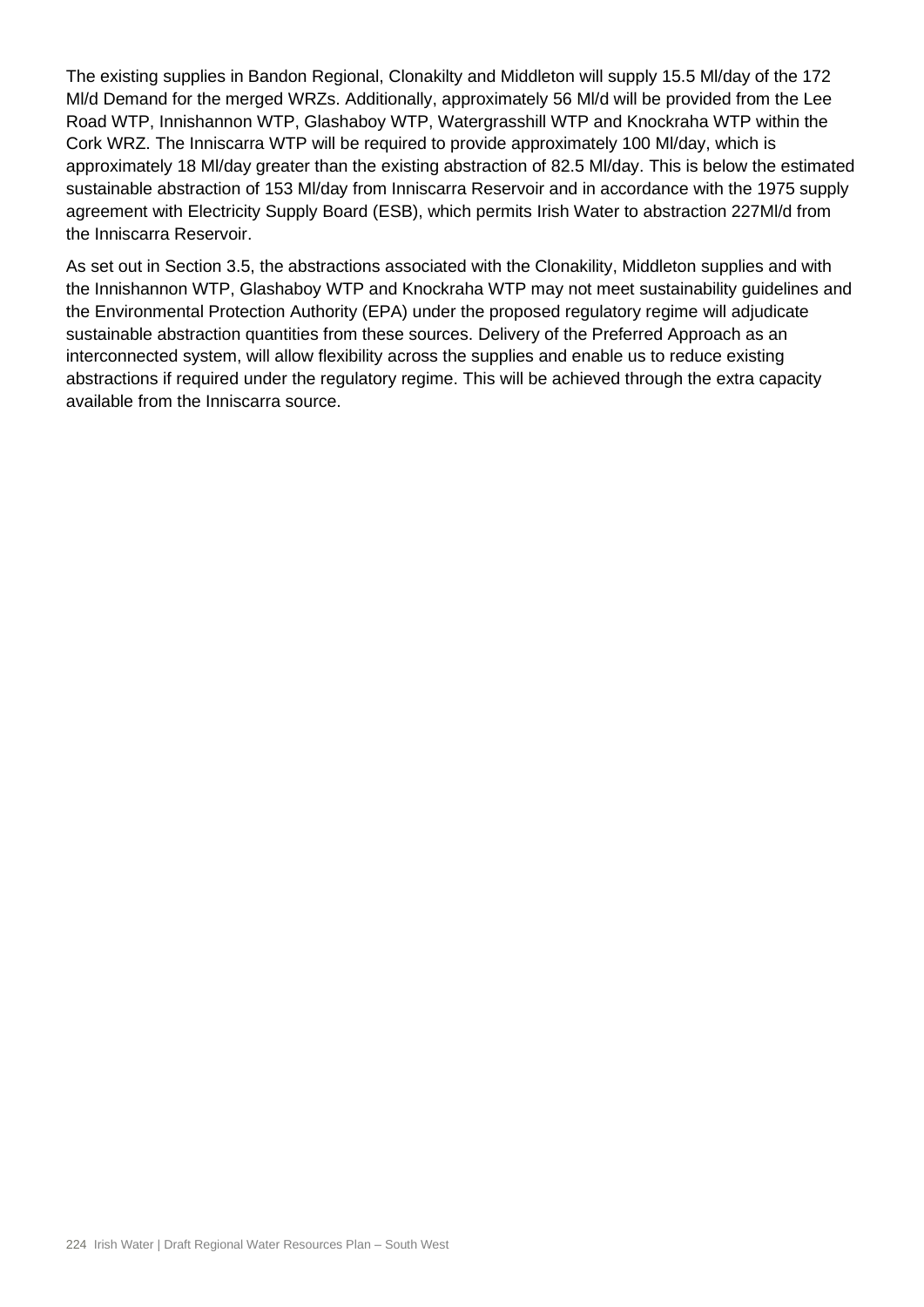**Table 8.2 Supply Required from Cork City Supply** 

| <b>Current WRZ</b>         | 2044<br><b>DYCP*</b><br><b>Demand</b> | 2044 DYCP*<br><b>WAFU**</b><br>from<br>maintained<br><b>supplies</b> | <b>Additio</b><br>nal<br><b>Supply</b><br>required | <b>Headroom</b><br>(% of<br><b>Average</b><br><b>Demand)</b> | <b>DYCP*</b> peaking factor<br>(% of normal year<br>average demand) |
|----------------------------|---------------------------------------|----------------------------------------------------------------------|----------------------------------------------------|--------------------------------------------------------------|---------------------------------------------------------------------|
|                            | (m <sup>3</sup> /day)                 | (m <sup>3</sup> /day)                                                | (m <sup>3</sup> /day)                              |                                                              |                                                                     |
| Aghabullogue               | 100                                   | $\mathbf 0$                                                          | 100                                                | 20%                                                          | 20%                                                                 |
| Ballincurrig-Lisgoold      | 90                                    | $\mathbf 0$                                                          | 90                                                 | 20%                                                          | 20%                                                                 |
| <b>Ballinagree</b>         | 50                                    | $\pmb{0}$                                                            | 50                                                 | 20%                                                          | 20%                                                                 |
| Ballyshoneen               | 40                                    | $\pmb{0}$                                                            | 40                                                 | 20%                                                          | 20%                                                                 |
| <b>Bandon Regional</b>     | 6,400                                 | 4,510                                                                | 1890                                               | 15%                                                          | 20%                                                                 |
| <b>Bayview</b>             | 70                                    | $\mathbf 0$                                                          | 70                                                 | 20%                                                          | 20%                                                                 |
| Clash-Leamleara            | 30                                    | $\mathbf 0$                                                          | 30                                                 | 20%                                                          | 20%                                                                 |
| Clashanamid                | 10                                    | $\mathbf 0$                                                          | 10                                                 | 20%                                                          | 20%                                                                 |
| Clonakilty                 | 10,850                                | 5,950                                                                | 4,900                                              | 15%                                                          | 20%                                                                 |
| Coolineagh                 | 10                                    | $\pmb{0}$                                                            | 10                                                 | 20%                                                          | 20%                                                                 |
| Corbally                   | 90                                    | $\mathbf 0$                                                          | 90                                                 | 20%                                                          | 20%                                                                 |
| Cork City                  | 186,900                               | 131,890                                                              | 55,000                                             | 8%                                                           | 13%                                                                 |
| Cullen                     | 10                                    | $\mathbf 0$                                                          | 10                                                 | 20%                                                          | 20%                                                                 |
| Grenagh                    | 440                                   | $\mathbf 0$                                                          | 440                                                | 20%                                                          | 20%                                                                 |
| Knockburden                | 20                                    | $\mathbf 0$                                                          | 20                                                 | 20%                                                          | 20%                                                                 |
| Midleton                   | 4,800                                 | 5,040                                                                | $\pmb{0}$                                          | 15%                                                          | 20%                                                                 |
| Rylan                      | 240                                   | $\mathbf 0$                                                          | 240                                                | 20%                                                          | 20%                                                                 |
| <b>Stoneview Blarney</b>   | 50                                    | $\pmb{0}$                                                            | 50                                                 | 20%                                                          | 20%                                                                 |
| Templemartin &<br>Garranes | 40                                    | $\mathbf 0$                                                          | 40                                                 | 20%                                                          | 20%                                                                 |
| Tibbotstown                | 5,150                                 | $\boldsymbol{0}$                                                     | 5,150                                              | 15%                                                          | 20%                                                                 |
| Vicarstown                 | 10                                    | $\boldsymbol{0}$                                                     | 10                                                 | 20%                                                          | 20%                                                                 |
| Walshtown                  | 20                                    | $\mathbf 0$                                                          | 20                                                 | 20%                                                          | 20%                                                                 |
| <b>Total</b>               | 215,420                               | 147,390                                                              | 68,000                                             |                                                              |                                                                     |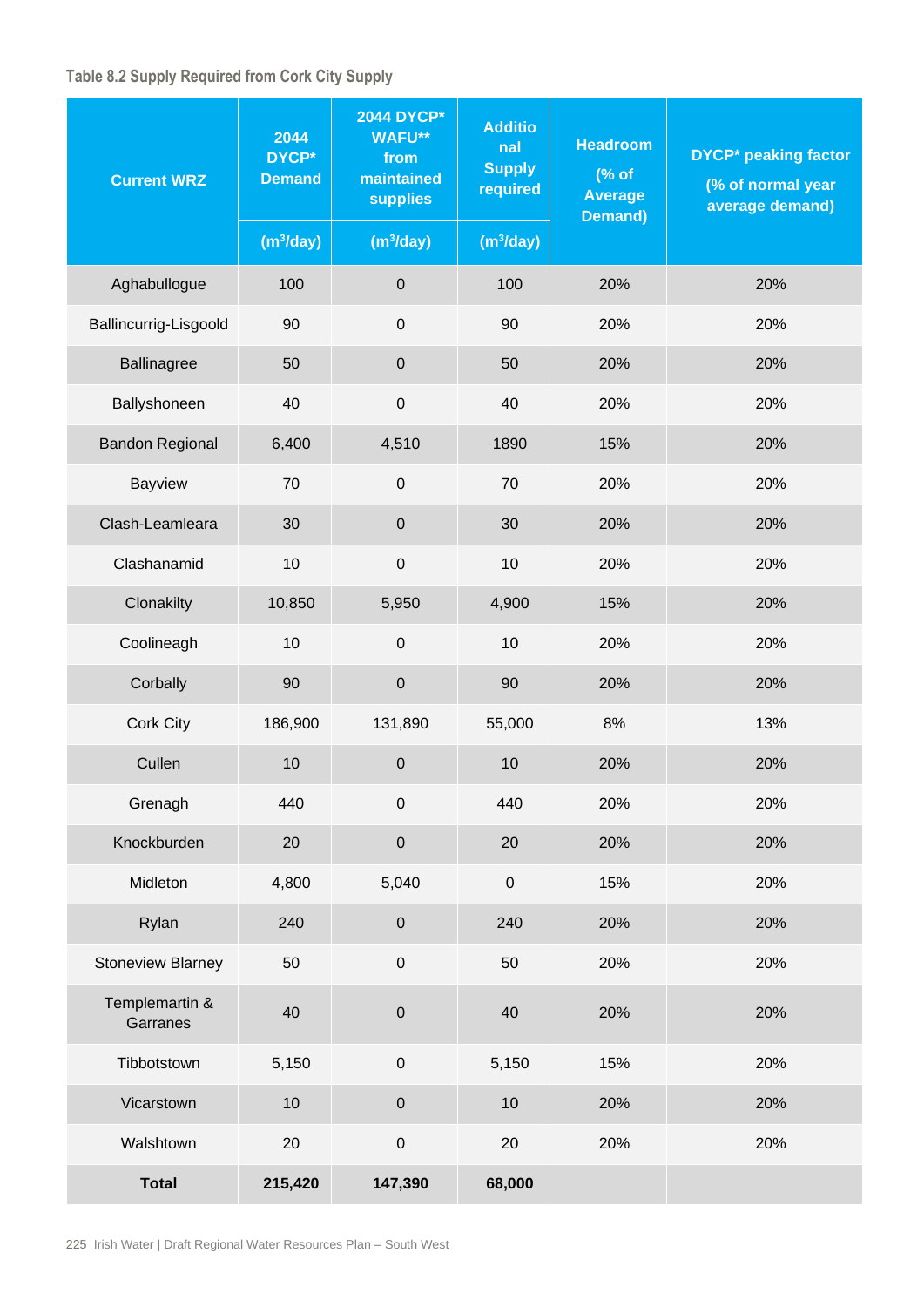\*DYCP is the weather planning scenario that is used in our National Water Resources Plan (NWRP) to estimate the supply Deficit that the Plan must address. It represents the period within a dry year where demands can be significantly above average.

\*\*WAFU (Water Available for Use) is the amount of water that can be supplied from a supply system, taking into account infrastructure capacity constraints, treatment losses and planned and unplanned events that can reduce supply

The SA Preferred Approach for SAH is also a large interconnected system that will benefit from the reduction in headroom allowance and peaking factors, as well as higher leakage targets. The Preferred Approach includes a SA Grouped Option which merges three (3) WRZs - Mid Kerry, Rathmore and the Central Regional – Lough Guitane WRZ. The Rathmore WTP will be decommissioned and a new source and WTP at Lough Leane is proposed to secure supply for the area and provide the required Deficit. The interconnection of these systems will reduce the supply volume required from our sources from 74 Ml/day (if the WRZs are to remain fragmented) to 47 Ml/d (if the WRZs are merged). This includes an estimated leakage reduction of 20 Ml/day and 7 Ml/day attributed to a lower headroom and demand peaking factors. This represents a total reduction of 36% Demand.

The combined volume benefit resulting from rationalising supplies to form the new expanded Cork City and Central Regional water resources is estimated to be 70 Ml/day. This is mainly achieved through the proposed leakage reduction and represents 50% of the estimated 2044 Deficit for the region. These interconnected systems will serve 73% of customers in 2044.

## **8.3.2 Cross Study Area Transfers**

The Regional Preferred Approach includes five (5) small SA Options that involve interconnections across Study Area boundaries (Cross Study Area Transfer), providing a supply to one (1) or two (2) WRZs. Three (3) of the transfers are from WRZs located in other Regions: two (2) are supplied from the South East Region, while the other is supplied from within the Eastern and Midlands Region.

For each Cross Study Area Transfer Table 8.3 lists the 'Source' and 'Destination' Study Area, the 'parent' WRZ (i.e., the WRZ which is to supply the other WRZ) and the rationalised WRZs (i.e., the WRZs which will be receiving a supply from the 'parent' WRZ). These transfers are shown in Figure 8.2 with the letter reference listed Table 8.3.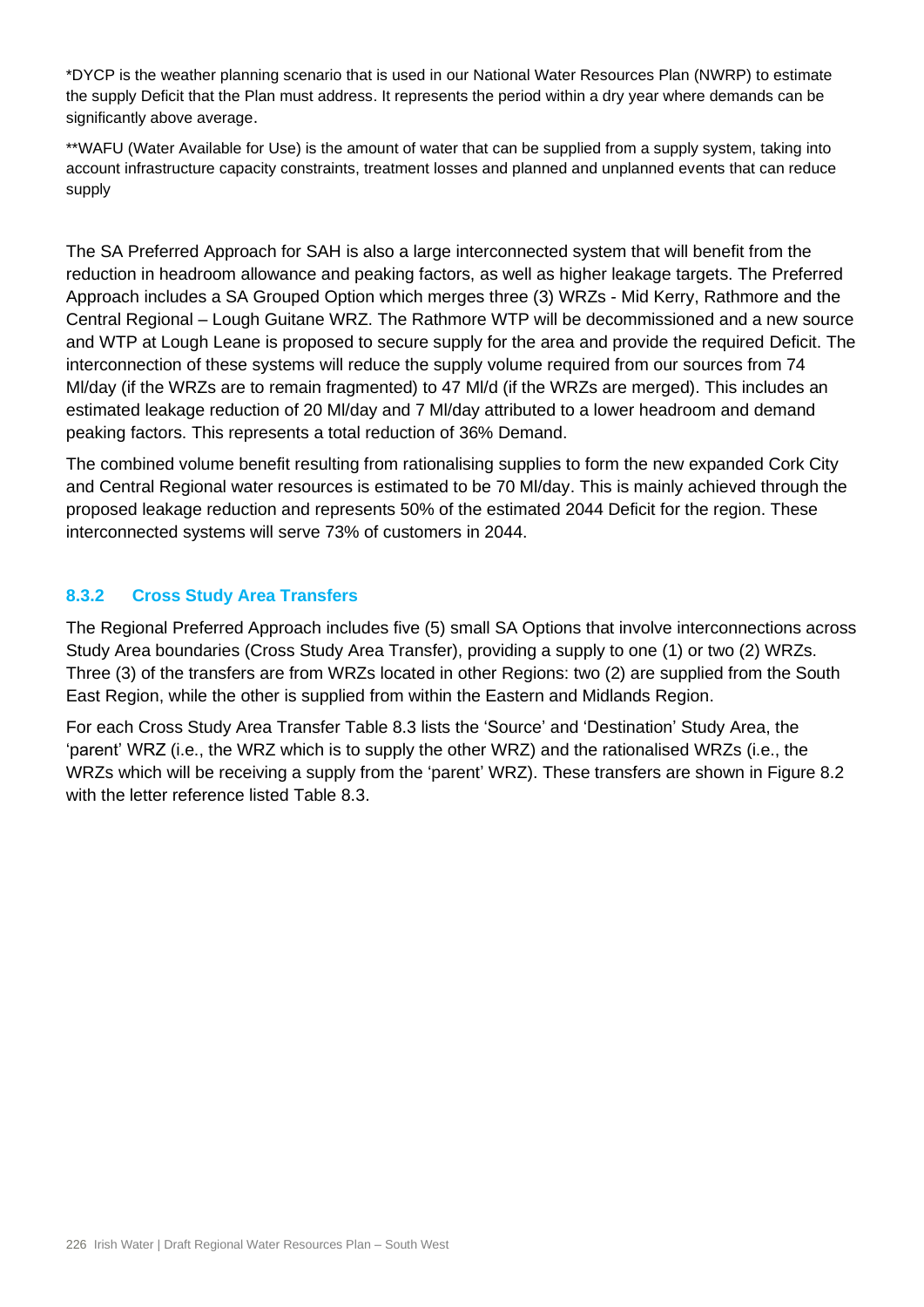#### **Table 8.3 Cross Study Area Transfers**

| <b>Source SA</b><br>(Source<br><b>Region)</b> | 'Parent' WRZ           | <b>Destination</b><br><b>SA</b> | <b>Rationalised WRZs</b>                           | Figure 8.2<br><b>Reference</b> |
|-----------------------------------------------|------------------------|---------------------------------|----------------------------------------------------|--------------------------------|
| <b>SAI</b><br>(South West)                    | Waterville             | <b>SAH</b>                      | Cahersiveen,<br>Emlaghheasta/Portma<br>gee/ Maulin | A                              |
| SAI<br>(South West)                           | Donoughmore            | <b>SAJ</b>                      | <b>Bweeng</b>                                      | B                              |
| <b>SAK</b><br>(South East)                    | <b>Ballylanders</b>    | SAJ                             | Labbamollogga                                      | C                              |
| <b>SAK</b><br>(South East)                    | Inchinleamy            | <b>SAJ</b>                      | Kilmurry<br>(Mitchlestown)                         | D                              |
| SA <sub>8</sub><br>(Eastern &<br>Midlands)    | South West<br>Regional | SAJ                             | Monabricka                                         | Е                              |

The largest transfer is approximately  $2,900$  m $3$ /day to the Cahersiveen and Emphalaghheasta/Portmagee/Maulin WRZs from the Lough Currane source, which currently supplies the Waterville WRZ in SAI. The remaining transfers range between 20 m<sup>3</sup>/day and 230 m<sup>3</sup>/day.

When assessing the Options at the Study Area Level, the impact of the abstraction volume that is required to supply both the WRZs in the 'Source' Study Area and the WRZs in the 'Destination' Study Area, is considered in combination. As with all new and upgraded abstractions, the volume is limited to the estimated dry year sustainable abstraction threshold.

## **8.3.3 Cumulative Effects at Regional Level**

At the Regional Level, cumulative effects need to be considered in relation to the combined effects from proposals in the three component Study Areas of the South West Region and includes consideration of the transfers across Study Areas and inter-regional transfers.

For cumulative effects to occur, there needs to be an overlap of temporal periods in some way for the impacts and/or the effect. For example, two strategic-level schemes being constructed at the same time could result in cumulative traffic movements, while two schemes being operated together could result in a drawdown of groundwater levels. A precautionary approach has been taken for the cumulative effects assessment, which assumes that all Options could be constructed at the same time and then all Options would be operated at the same time.

The Strategic Environmental Assessment (SEA) of the draft RWRP-SW assessed the cumulative effects of proposals across the three (3) Study Areas related to:

- Biodiversity for example, a cumulative loss or fragmentation of habitats or changes to a habitat quality through changes in water quality or groundwater levels;
- Water environment (surface water and ground water WFD status) for example changes to water quality due to multiple construction projects;
- People and health for example, nuisance or physical health impacts caused by multiple construction works taking place at the same time;
- Landscape and visual for example if there are a number of Options located close together that could alter the landscape character or views;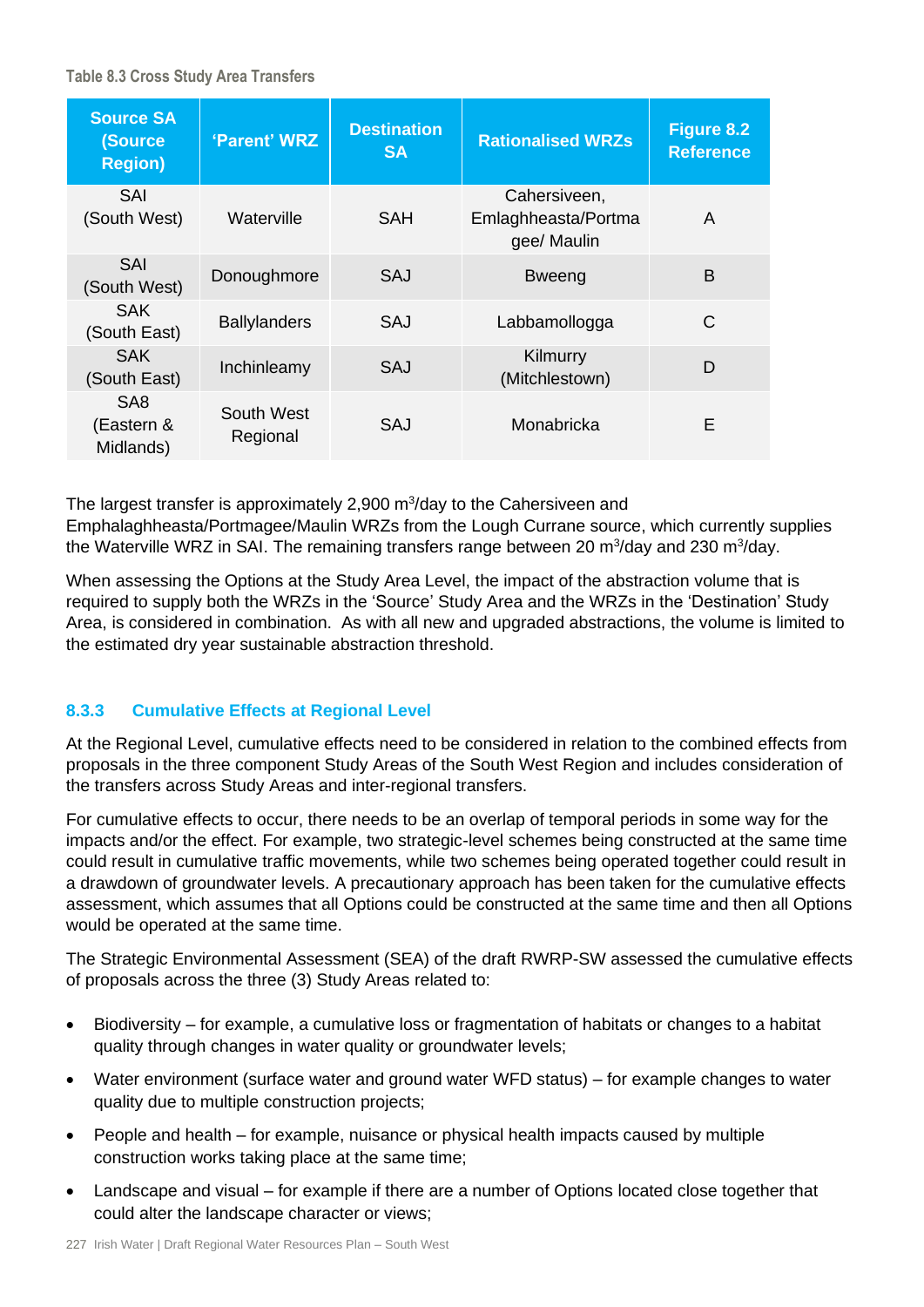- Cultural heritage for example if the same cultural heritage features are affected by above ground infrastructure in close proximity or the combined effect of loss to undesignated archaeological assets or from combined impacts resulting in additional changes to water levels affecting archaeological resources; and
- Climate change combined carbon emissions for the approach as a whole have been considered through the approach selection process. Combined effects on climate change adaptation are also considered biodiversity, the water environment (for example changes to water quality due to multiple construction works taking place at the same time).

Sustainability analysis for groundwater and surface water abstractions has already taken account of combined effects from other Irish Water abstractions within and across Study Area or region boundaries.

Therefore, the components of Preferred Approaches most likely to lead to within-plan cumulative effects are the construction of pipelines and associated works, such as new WTPs and pumping stations. The Cross Study Area transfers within South West Region are shorter in length than some of the within Study Area Options. Cumulative effect on landscape and visual amenity across Study Area Preferred Approaches and from pipeline construction of these cross transfers are therefore unlikely to be significant.

Further details of the cumulative assessment at regional level are provided in Section 9 of the SEA Environmental Report for the draft RWRP-SW, including the cumulative effects with other plans and programmes.

#### **8.3.4 Option Types and Component Summary**

The Regional Preferred Approach provides a solution to address an estimated total Deficit of 141 Ml/d. This is achieved through a combination of small Cross Study Area Transfers, interconnected SA Options within Study Areas and local groundwater and surface water sources. It also includes WTP upgrades to reduce water quality risks identified through our barrier assessment.

Table 8.4 summarises the Option Type and the Deficit that will be supplied for the South West Region.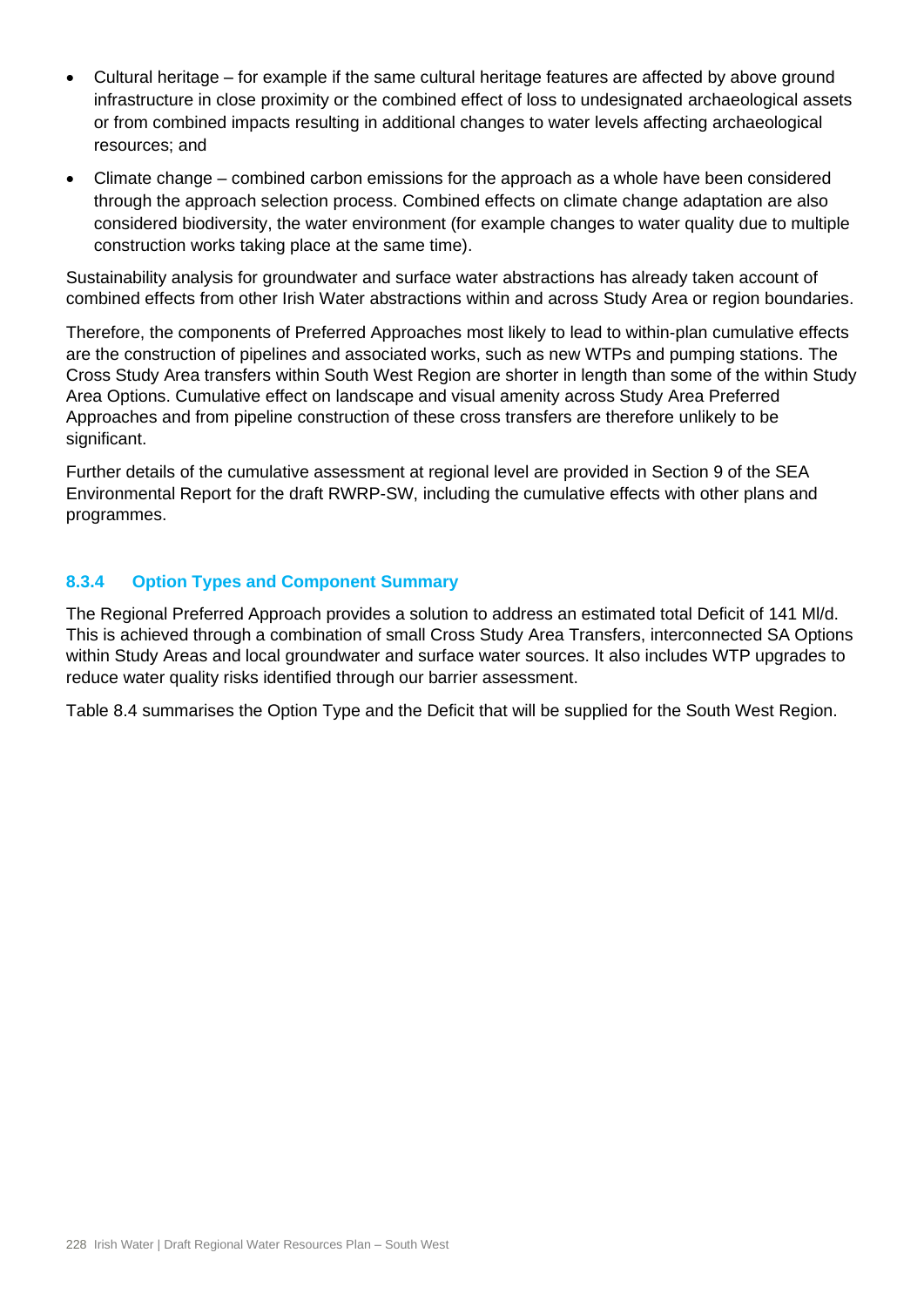#### **Table 8.4 Preferred Approach Option Types**

| <b>Option Type</b>        | <b>No. of Existing</b><br><b>Benefitting WRZs</b> | <b>Deficit Supplied</b><br>(m <sup>3</sup> /day) | <b>Percentage of</b><br><b>Regional Deficit</b><br><b>Supplied</b><br>(%) |
|---------------------------|---------------------------------------------------|--------------------------------------------------|---------------------------------------------------------------------------|
| Local source (GW)         | 26                                                | 9,560                                            | $\overline{7}$                                                            |
| Local source (SW)         | 10                                                | 4,120                                            | 3                                                                         |
| Within SA interconnection | 106                                               | 123,780                                          | 88                                                                        |
| Cross SA interconnection  | 6                                                 | 3,060                                            | 2                                                                         |
| WTP upgrade (WQ only)     | $26*$                                             | not applicable                                   | not applicable                                                            |

\*This is the number of WTPs that will be upgraded for water Quality only. It does not include the existing WTPs that will be upgraded for both WQ and capacity, as these form part of the other Option Types.

When the Options within the Regional Preferred Approach are delivered, the number of WRZs across the South West Region will be reduced from 174 to 92 through the development of interconnected systems. Thirty-five (35) new WRZs will be formed via 644 kilometres of trunk mains (>300 mm diameter).

Table 8.5 and Figures 8.2 and 8.3 summarise changes to our WTPs and abstractions.

**Table 8.5 WTP and Abstraction Summary**

| <b>Option Component</b>     | No. of<br><b>Water Treatment</b><br><b>Plants</b> | No. of<br><b>Surface Water</b><br><b>Abstractions</b> | No. of<br><b>Groundwater</b><br><b>Abstractions</b> |
|-----------------------------|---------------------------------------------------|-------------------------------------------------------|-----------------------------------------------------|
| <b>New</b>                  | 17                                                | 9                                                     | 21                                                  |
| Upgraded/Increased capacity | 47                                                | 8                                                     | 29                                                  |
| Maintained                  | 90                                                | 54                                                    | 65                                                  |
| Decommissioned              | 90                                                | 13                                                    | 78                                                  |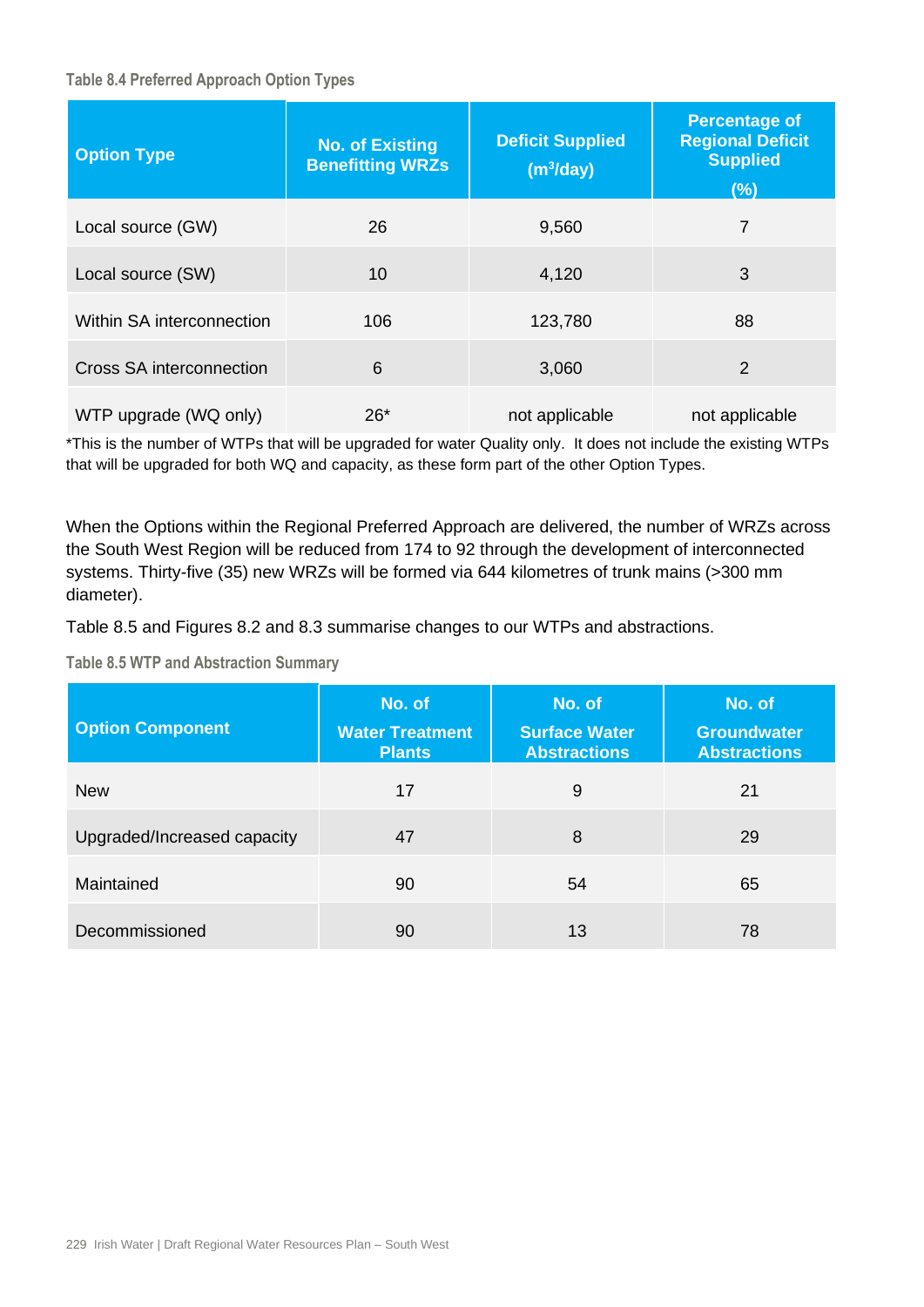#### $\bigcap$  City

#### $\bullet$  Town

- Existing Trunk Mains\*



\*All infrastructure locations and alignments are indicative and not to scale

#### **Figure 8.2 Regional Preferred Approach**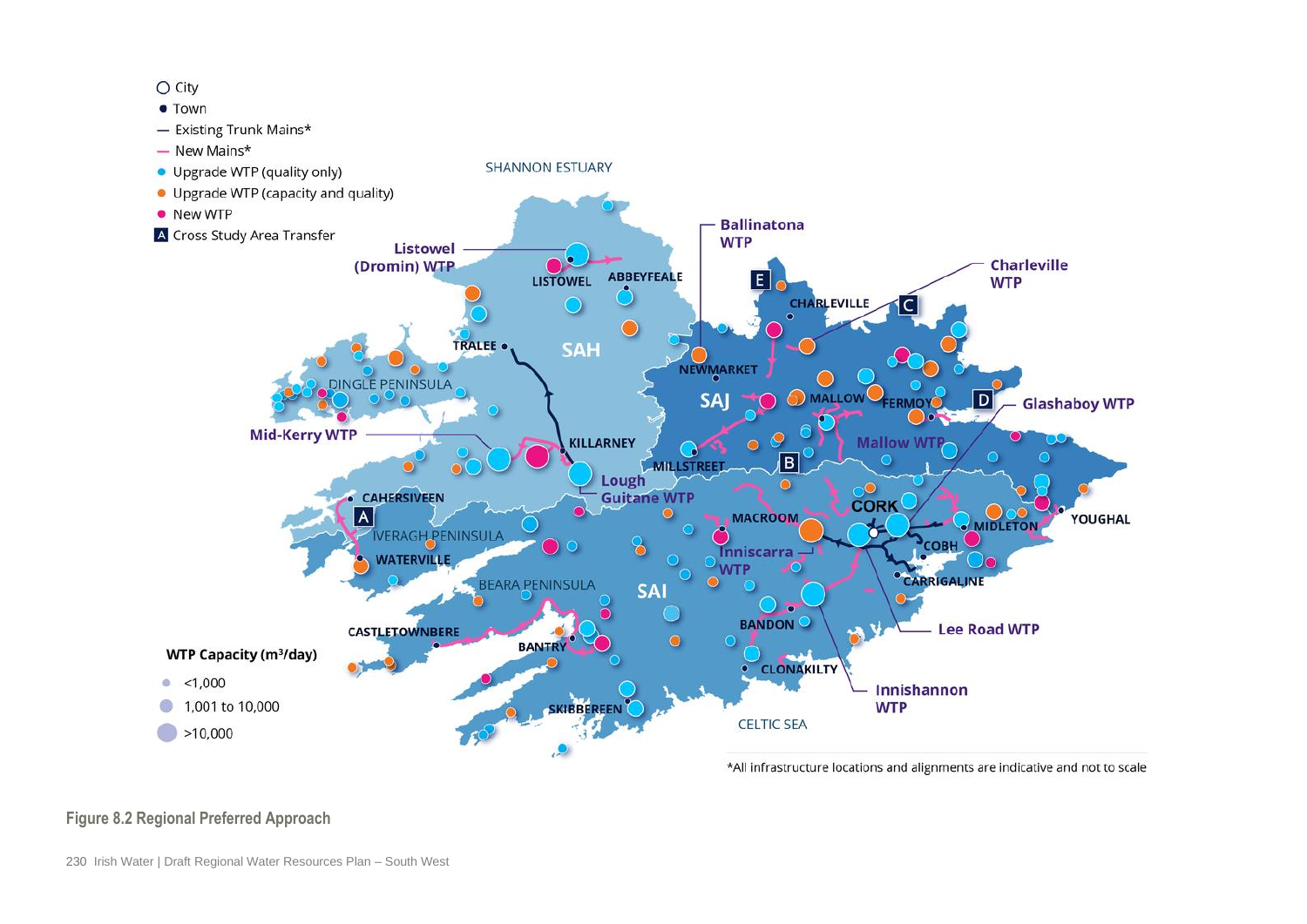#### $\bigcap$  City

 $\bullet$  Town



#### **Figure 8.3 Regional Preferred Approach – Groundwater and Surface Water Supplies**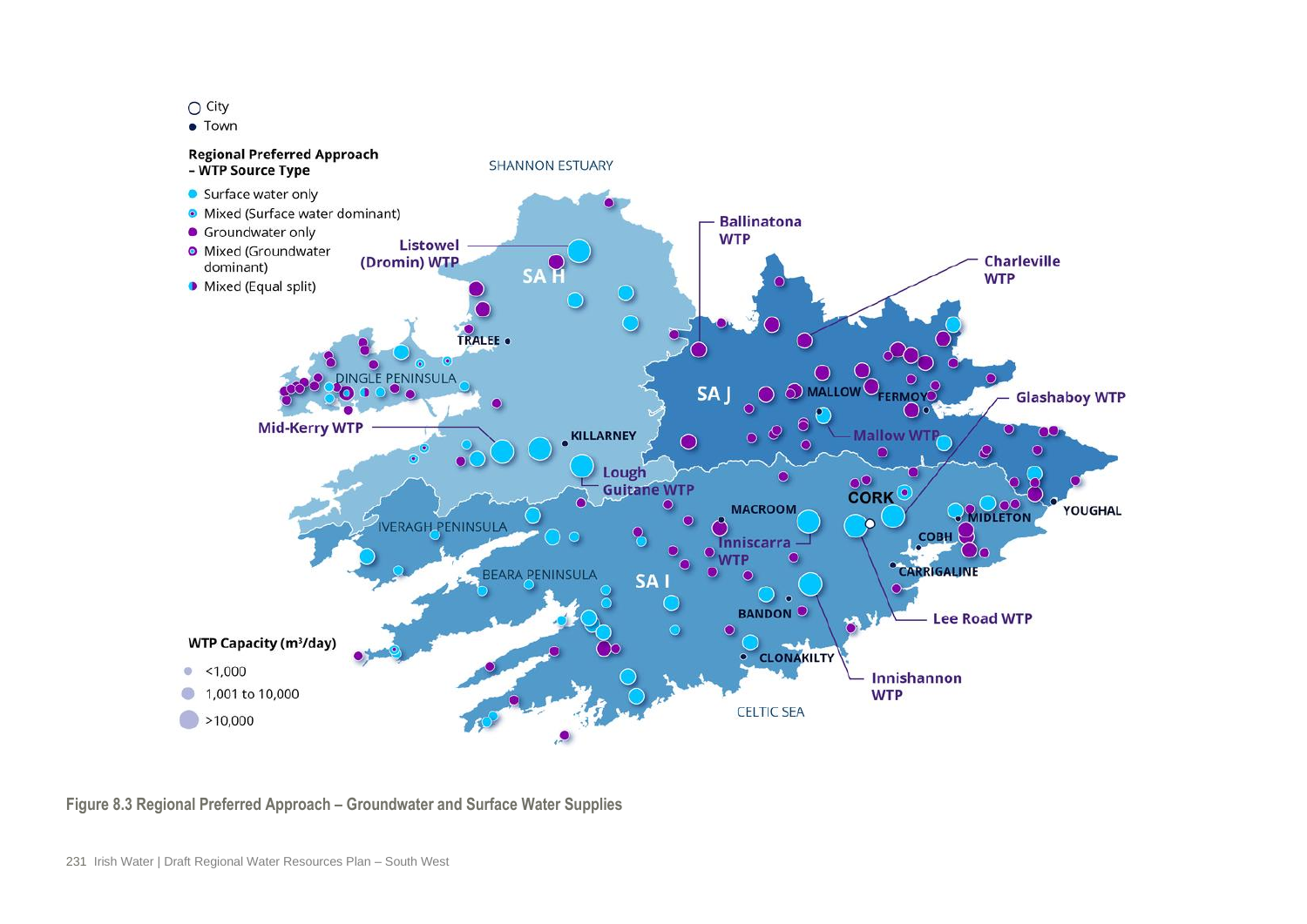# **8.4 Summary**

The Regional Preferred Approach considers, at a Plan Level, what projects/solutions might work best to meet the overall Deficit in the South West Region. Taking a holistic view of the region presents opportunities to improve the sustainable management of our water resources and increase operational flexibility and resilience.

While some small Cross Study Area Transfers have been identified, including three inter-regional supplies, the potential for a large Feasible Option with the capability to provide regional interconnectivity (across Study Area boundaries) is limited by the terrain of the South West Region and the sustainability of the water sources. However, the Approach Development Process at Study Area Level, has identified large, interconnected supplies within the Study Area boundaries which will ultimately increase resilience and provide improved environmental outcomes. The interconnection of WRZs is achieved through 35 SA Options that collectively benefit 112 existing WRZs and will ultimately reduce the number of WRZs in the region from 174 to 92. The largest of these connects 21 WRZs to the existing Cork City WRZ.

The Regional Preferred Approach also comprises 63 local WRZ Options. The WRZ Options generally supply rural settlements that are challenging to supply via a transfer due to difficulties in transporting small volumes of water over long distances.

The benefits of delivering the Preferred Approach as proposed include:

- Improved environmental outcomes through the decommissioning of inefficient infrastructure and abstractions including from 91 surface water and groundwater abstractions. This includes nine (9) surface water sources assessed by Irish Water as not meeting sustainability guidelines during dry weather flows.
- Increased resilience through large, interconnected supplies that include the expanded Cork City WRZ and Central Regional – Lough Guitane WRZ
- An estimated reduction in required abstraction volume of 70 ML compared with the alternative of maintaining fragmented supply systems. This reduction is met mostly through increased leakage targets (which represents approximately 80% of the reduction in Demand). Lower headroom allowance and demand peaking factors represent an estimated 20% of the reduced Demand in the SDB calculations for large supply systems.
- Delivery of efficient leakage reduction measures in more systems across the region that will aim to reduce leakage to 23% of average demand across South West Region.
- Improved minimum Level of Service of 1 in 50 in drought and winter conditions across all WRZs in the South West Region, as well as increased resilience during normal and dry conditions.

The projects and Options identified in the Regional Preferred Approach will be subject to their own planning and regulatory processes. As mentioned, the solutions identified in the NWRP will be delivered on a phased basis and will progress based on a risk-based prioritisation of capital investment, allowing Irish Water to address Need accordingly. It will take a number of investment cycles to progress these projects and they may change in later iterations of the NWRP. Over time, the intention is to ensure the delivery of a more Sustainable, Resilient and cost-effective water supply service.